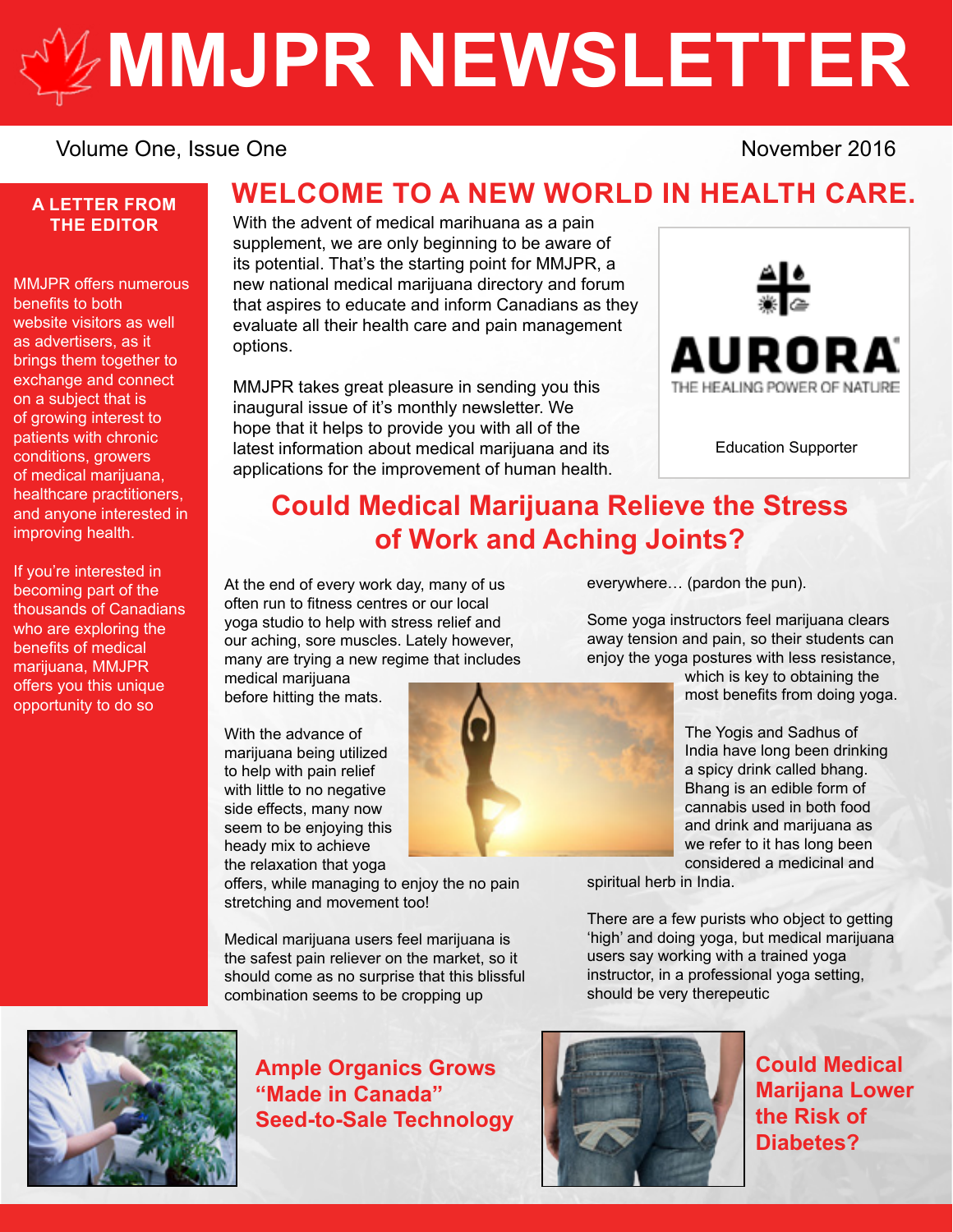# **Ample Organics Grows "Made in Canada" Seed-to-Sale Technology**

As the medical marijuana industry continues to grow at lightning speed, its surrounding government regulations are evolving in unexpected, unprecedented ways. It's a combination that makes for innumerable diverse challenges for cannabis producers, especially while rapidly scaling up operations. That's why in 2014, John Prentice created Ample Organics — the most comprehensive

seed-to-sale software created specifically for marijuana producers.

Canadian-owned and operated, Ample Organics was designed from the ground up to be fully compliant with Health Canada's Access to Cannabis for Medical Purposes Regulations or ACMPR (formerly Marihuana for Medical Purposes Regulations or MMPR). As outlined in Health Canada's stringent regulations,



and how to buy their product," he says. "They may want to purchase a specific product. They may want to buy in-store, online or have it delivered to their home. Ample Organics will be right at the center of it all."

Clinic networks, patient referral organizations and sales representatives have also been factored into the

> Ample Organics ecosystem. Those methods of patient acquisition have become increasingly important as the competitive landscape broadens. Ample Organics' ability to link new client accounts with referral sources has allowed Licensed Producers to boost client registrations significantly.

Perhaps the most important component of Ample Organics, especially in regards to compliance, is the cultivation management module, which uses a barcode scanning system to track every single plant from seed to harvest, and log every event and interaction in the life of

Licensed Producers must keep meticulous records of every facet of operation, and independently manage their sales, shipping and customer relations. Licensed Producers must also comply with Health Canada audits. "Health Canada has the strictest regulations on medical marijuana anywhere in the world," Prentice says. "The reporting capabilities and record keeping requirements are extensive."

Leveraging the strongest modern software and hardware platforms, Ample Organics provides a truly holistic ERP solution for every aspect of cannabis production: complete tracking of every single plant through cultivation and harvest, including waste logging; detailed client database management; integrated e-commerce with a customizable web store; inventory-aware order fulfillment; simple oneclick reporting; and much more.

Prentice points out that his software is also fully PCI compliant and meets the rigid requirements of The Personal Information Protection and Electronic Documents Act (PIPEDA). "Our software is built for security and we consider the protection of client information a top priority."

Currently, all medical cannabis orders must be placed online or over the phone. To simplify this process, which can be extremely complicated, Ample Organics has integrated and automated insurance policies, prescription limits, and product potency thresholds. Looking to the future, Prentice is prepared for the cannabis sales model to evolve. "Canadians will expect options about where

each crop. Using that data, Ample Organics is also able to provide an overview of production times, expected yields and other enhanced reporting features.

In addition to plant management, Ample Organics leverages barcodes in almost every other physical process that occurs inside a facility. Prentice says that "barcode technologies are thoroughly employed to deliver enhanced traceability and chain of custody management through every step of the process."

Prentice is excited about the future of Ample Organics. "Over the coming years, the way this industry works will change at a fundamental level," says Prentice. That's why he believes that a customizable industry platform, built specifically for medical marijuana businesses, is the key to scaling effectively, growing efficiently, and maintaining regulatory compliance, however those regulations evolve.

"The medical marijuana world is really just beginning to take form. No matter how the regulations change, no matter how large or small your scale," says Prentice, "Ample Organics has you covered."



[Sponsored Content](https://ampleorganics.com/)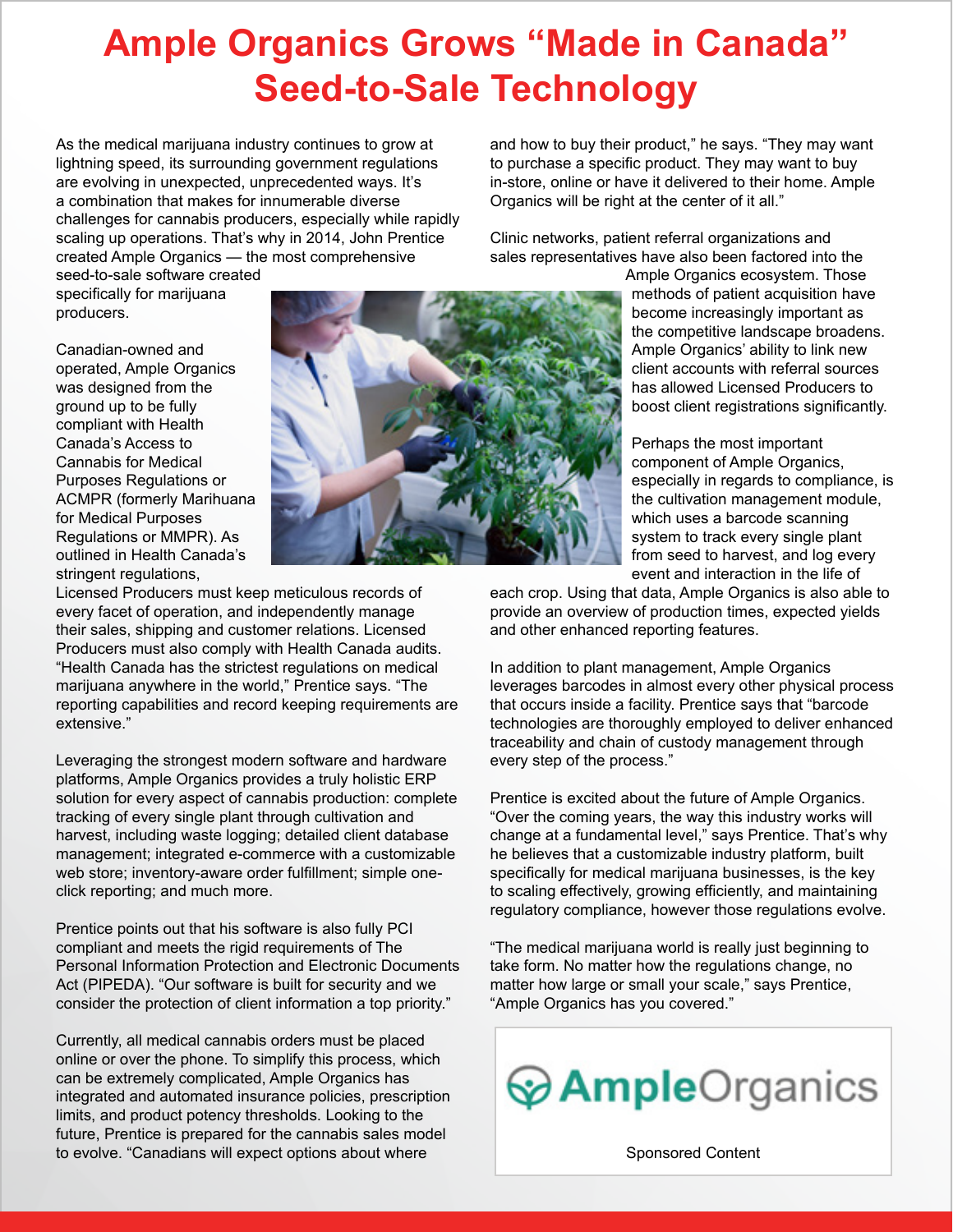# **How To Defeat Stress**

Research shows that excess stress leads to numerous symptoms, including insulin resistance, increased abdominal fat, elevated blood pressure, and reduced "heart rate variability;" this impairs your heart's ability to react properly, increasing the risk of sudden death or fatal rhythm disturbances.

Your goal is to make small changes in your lifestyle to reduce excess stress so your life keeps humming along happily.

#### **DO AWAY WITH STRESS**

Stress reduction is big business we buy self-help books, massages, and cruises—all in the name of relaxation.

But in reality, you don't have to spend a penny to soothe stress, nor do you need a lot of time. First, eat well and exercise to bolster your immunity and burn off built-up stress: a healthy weight and general overall fitness make you much better equipped to deal with daily stress. Then practice a few of these mental tricks to stay cool, calm and collected in the face of eventhe most hectic day.

**Focus and finish** Canadians are obsessed with multi-tasking. When you split your attention nothing has your full focus, leaving you frazzled and dissatisfied. Instead of trying to do 10 things at once, try doing one at a time. Focus on and finish one job before moving to the next. With your full attention, each task will take less time, and you'll feel a sense of control and accomplishment.

**Enjoy some quiet time** Some forward-thinking companies have "quiet rooms" where employees

**. . . enjoying a supportive social circle protects your health and helps you to live longer** can escape computers, telephones, and meetings, if only for a few minutes.

Make sure there is somewhere quiet at home, too. A place that you can go to gather your thoughts when everything gets too much. It's surprising how effectively just sitting there for 30 seconds can help to ease stress.

**Get a pet Pet** ownership helps people to stay healthy. Research in Australia and Germany shows that pet owners make fewer visits to their doctor each year, suffer fewer sleeping difficulties and are less likely to be taking heart medicine.Many other

studies have found that people who have pets have lower blood pressure. And some of those studies have been done on people in the extreme stress category. For example, researchers at the State University of New York tested 48 stockbrokers (already taking medication for high blood pressure) in stressful situations, such as trying to calm a client who had lost lots of money because of bad advice. Those who had pets saw their systolic blood pressure rise from 120 to 126; those without a fluffy friend saw

their systolic reading skyrocket from 120 to 148.

And, chances are your dog will get you up and moving. That exercise — and the unconditional love—are both good for your heart.

**Take time off** Vacation is a time to get away from the routine, from the job and from the stress of life. Yet surprisingly, four in 10 employed Canadians don't actually use all of their vacation days. Even more shocking is that 76 per cent of those Canadians who don't use all of their vacation time have up to 14 days of vacation left at the end of the year. This is definitely not a good way to avoid its harmful effects

**See yourself succeed** Before you embark on any stressful project, mentally rehearse it. As athletes are told "when you visualize a task, you're mentally programming yourself to act it through; then when you start, it's second nature."

**Breathe deeply** In a stressful situation, stop and take four or five deep breaths, inhaling so that your stomach rises. A team of European researchers has shown that deep breathing counteracts the physical effects of stress. It is almost impossible not to calm down when you breathe slowly and deeply.

**Listen to music** In one Hong Kong study, patients who listened to their choice of music during minor surgery under local anesthetic were found to have lower anxiety

tense, pause and ask yourself, "Is this worth getting upset about?

**Shed a few tears** Have you ever noticed how much better you feel after a good cry? That's because tears flush out harmful chemicals produced during stress and release pent-up negative energy. If all else fails, let the tears flow. You'll probably feel better afterward.

**Be social** Having a supportive social circle is something that helps you to live longer. However, if you are not blessed with a big social circle, reach out to others. One great place to start is through charity work. Helping a worthy



levels, lower heart rates and lower blood pressure than those who did not listen to music. German researchers also found that levels of the stress hormone cortisol, which would normally rise during a procedure known as cerebral angiography, remained stable and blood pressure remained lower when the patients listened to music.

**Massage it away** Stress makes your muscles tense, which reduces circulation and thus the flow of oxygen and nutrients to the heart. Massage counteracts this by loosening them.

**Don't get upset** Stress is your reaction to external events, not the events themselves. You may not be able to control what is happening, but you can control your reaction. The next time something makes you angry or

cause deepens your connection to humanity and promotes a feeling ofgreater purpose.



[Education Supporter](http://maricann.ca/)